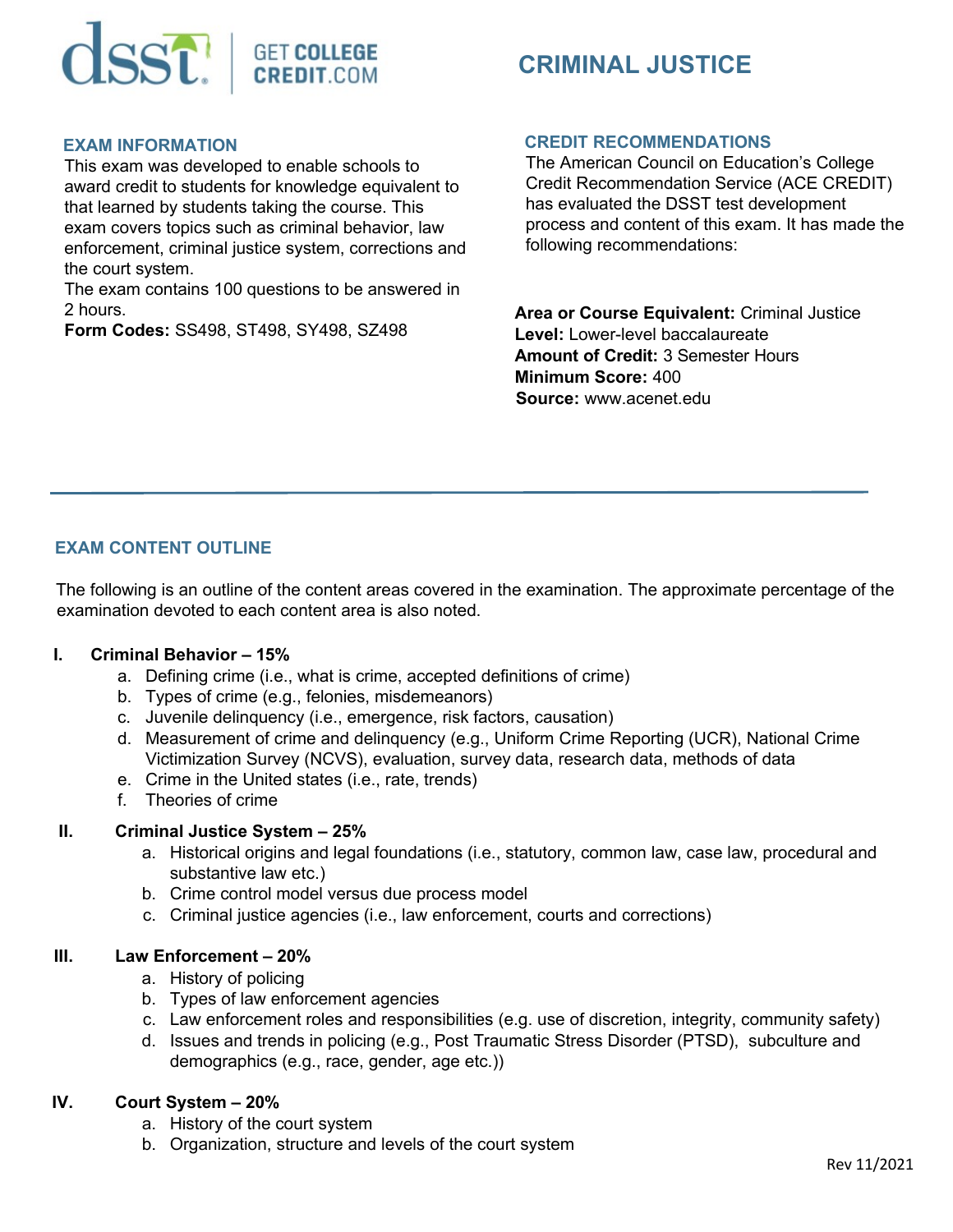- c. Adult and Juvenile court systems
- d. Pretrial, trial and post-trial processes (e.g., bail, plea bargaining, prosecutorial discretion, judicial discretion, diversion, waiver, jury, and verdict)
- e. Sentencing options and trends

## **V. Corrections – 20%**

- a. History of corrections
- b. Philosophies of punishment (e.g., rehabilitation, restoration, deterrence, incapacitation, retribution)
- c. Intermediate status (i.e., probation, parole)
- d. Adult prison facilities (i.e., administration and overcrowding)
- e. Juvenile correctional facilities (i.e., types, functions, and controversies)
- f. Capital punishment (e.g., legal process, controversies)
- g. Inmate characteristics (i.e., subculture, gangs and demographics)
- h. Issues and trends (i.e., inmate rights, security, healthcare, privatization and wrongful conviction)

#### **REFERENCES**

Below is a list of reference publications that were either used as a reference to create the exam, or were used as textbooks in college courses of the same or similar title at the time the test was developed. You may reference either the current edition of these titles or textbooks currently used at a local college or university for the same class title. It is recommended that you reference more than one textbook on the topics outlined in this fact sheet.

You should begin by checking textbook content against the content outline provided before selecting textbooks that cover the test content from which to study.

Sources for study material are suggested but not limited to the following:

- 1. Cole, George F; Smith, Christopher E; DeJong, Christina (2019). The American System of Criminal Justice. 16<sup>th</sup> Edition, Cengage Learning.
- 2. Worrall, John; Siegel, Larry (2019). Essentials of Criminal Justice. 11<sup>th</sup> Edition, Cengage Learning.
- 3. Fradella, Henry; Neubauer, David W (2019). America's Courts and the Criminal Justice System. 13th Edition, Cengage Learning.

#### **SAMPLE QUESTIONS**

All test questions are in a multiple-choice format, with one correct answer and three incorrect options. The following are samples of the types of questions that may appear on the exam.

- 1. The three major divisions of the criminal justice system are
	- a. police, defense, and prosecution.
	- b. courts, prosecution, and police.
	- c. prosecution, defense, and courts.
	- d. police, courts, and corrections.
- 2. Which of the following crimes against a person does society consider to be the most serious? a. manslaughter
	- b. assault
	- c. murder
	- d. rape